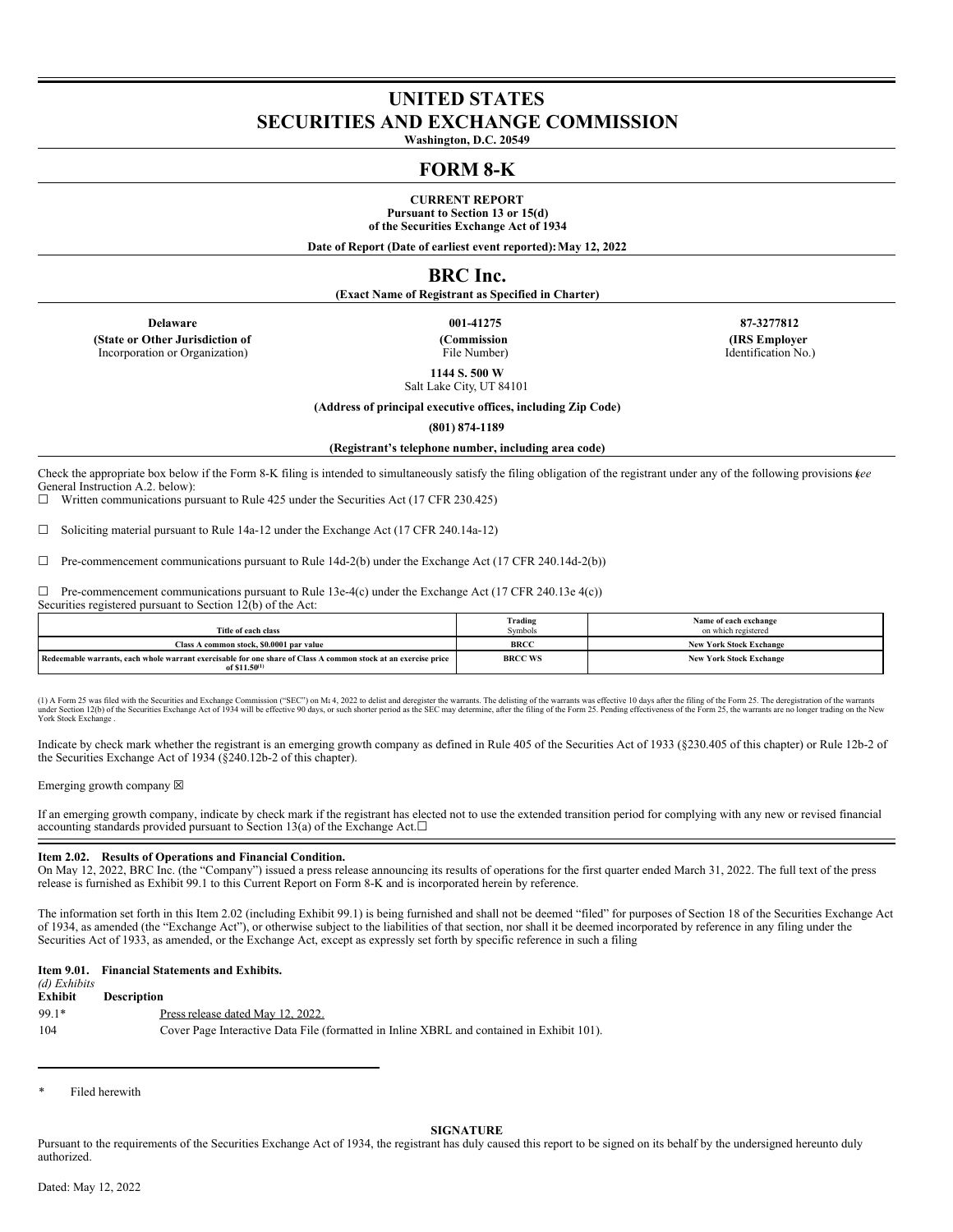### **BRC INC.**

By:  $/s/$  Evan Hafer Name: Evan Hafer Title: Chairman and Chief Executive Officer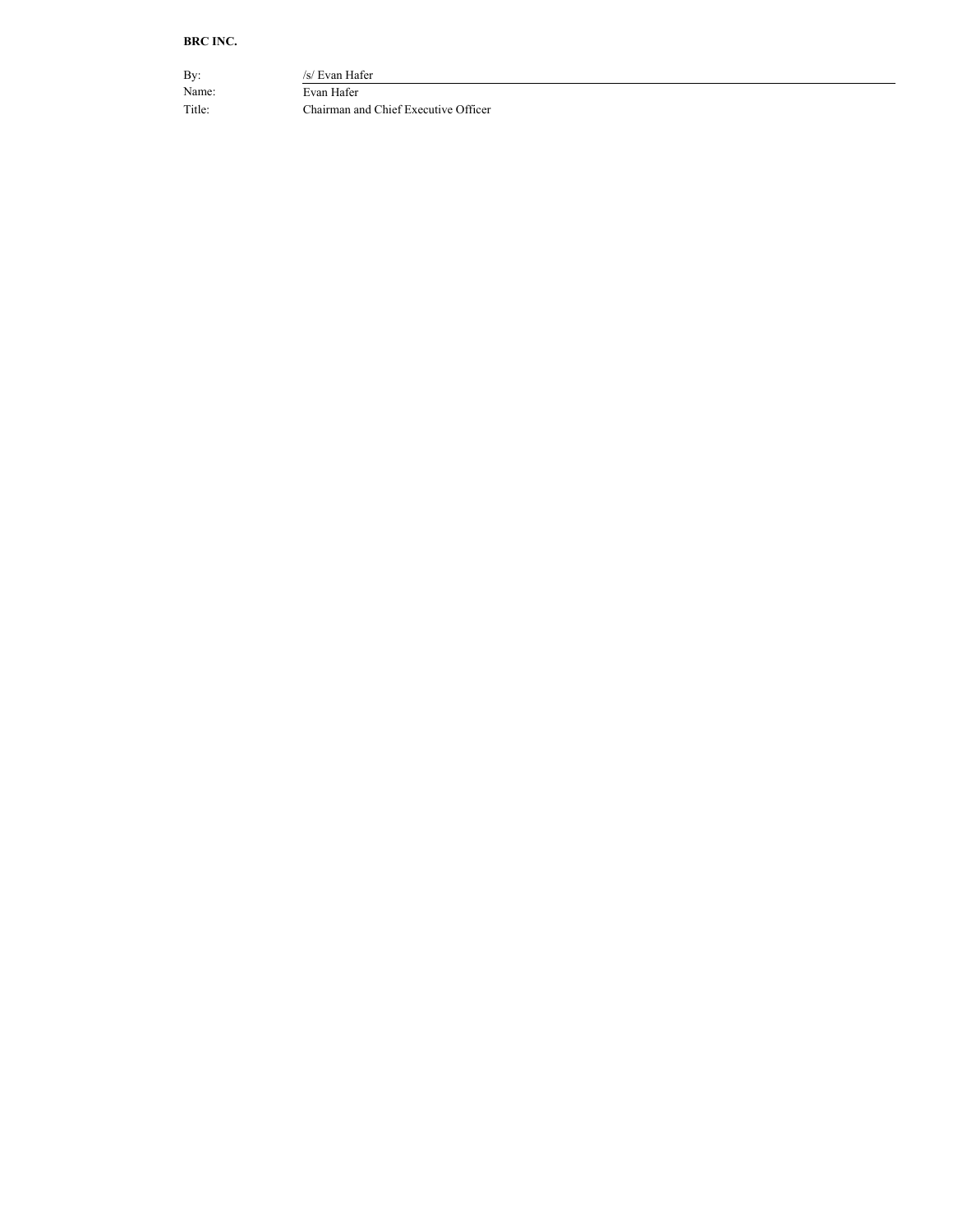

#### **BRC Inc. Reports First Quarter 2022 Financial Results**

#### **Net Revenue Increases 35% in Q1 2022 to \$66 million**

#### **More Than Doubles Ready to Drink (RTD) Capacity To Support Demand**

#### **Solidifies C-Suite with Hiring of Industry Veterans as Chief Retail Officer and Chief Technology Officer**

SALT LAKE CITY, Utah - May 12, 2022 - BRC Inc. (NYSE: BRCC), a rapidly growing and mission-driven premium coffee company founded to support Veterans, activeduty military, first responders and serve a broad customer base by connecting consumers with great coffee and a unique brand experience, today announced financial results for the first quarter of fiscal year 2022.

"The first quarter of 2022 was another milestone on our journey as a newly public company. The strength of our brand continues to drive robust operating performance. In the quarter, RTD beverages gained materially more distribution coupled with strong velocities and our Outposts continue to grow as we expand in new and existing geographies. said BRCC Founder and Chief Executive Officer Evan Hafer. "Our team is committed to Black Rifle Coffee's success, and we are so grateful for the support of our loyal and growing community. We've continued to bolster our leadership team, bringing on industry leaders like Chief Retail Officer Heath Nielsen, formerly of Starbucks, and Chief Technology Officer Chris Clark, formerly of Levi's. Adding these senior leaders reflects our commitment to invest in leadership talent as the foundation of our growth plans."

"The work we do to support veterans, active-duty military, and first responders motivates and inspires the entire BRCC team. For example, we recently hosted the Veterans Adaptive Archery Shoot in San Antonio. We had over 70 participants with over 20 of those being military veterans physically altered by war. Watching the veteran adaptive Archery Shoot in San Antonio. We had over 70 partici athletes compete on the course and share a laugh or a fist bump with other competitors was a reminder of why Black Rifle exists in the first place."

#### **First Quarter 2022 Financial Details**

- Net revenue of \$65.8 million, an increase of 35% year-over-year
- Gross profit increased 18% year-over-year to \$23.2 million or 35% of net revenue
- Net loss of \$(256.8) million (including \$240.7 million of expense for non-cash fair value adjustments)
- Adjusted EBITDA (non-GAAP) of \$(6.2) million

#### **First Quarter 2022 Results**

First quarter 2022 revenue increased 35% to \$65.8 million from \$48.8 million in the first quarter of 2021. Direct to Consumer revenue was \$38.3 million during the first quarters of both 2022 and 2021. Wholesale revenue increased 135% to \$22.0 million from \$9.4 million in the first quarter of 2021.Outpost revenue increased 397% to \$5.5 million from \$1.1 million in the first quarter of 2021. The wholesale channel performance was primarily driven by growth in our RTD product and expanding partnerships in our wholesale channel. The Outpost channel performance was driven by an increase in our company-owned store count, which increased to 9 in the first quarter of 2022 from 1 company-owned outpost in the first quarter of 2021.

Gross profit increased 18% to \$23.2 million from \$19.6 million in the first quarter of 2021. Gross margins decreased 499 basis points to 35% from 40% for the first quarter of 2021. The decrease in gross margin was driven by increases in the cost of coffee and RTD as well as a continued shift in our product mix, as our RTD has a higher product cost and lower gross margin as compared to coffee.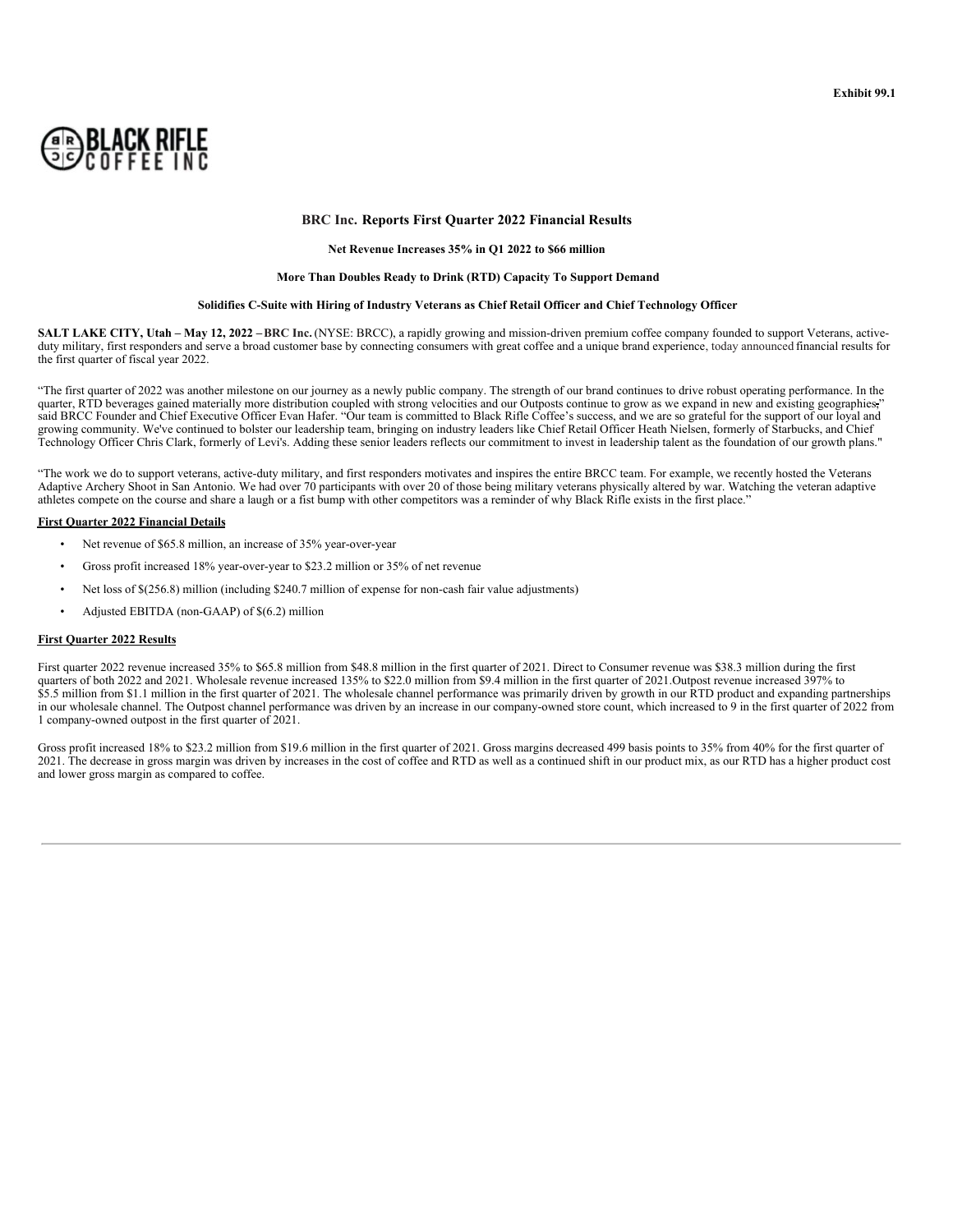Marketing expenses increased 24% to \$8.2 million from \$6.6 million in the first quarter of 2021. This increase was driven by a focused investment in our brand partnerships, such as Travis Pastrana and Bucky Lasek, to drive further brand awareness, partially offset by more efficient ad spend. As a percentage of revenue, marketing decreased 107 bps to 12% versus 13% in the first quarter of 2021.

Salaries, wages and benefits increased 106% to \$16.0 million from \$7.8 million in the first quarter of 2021. Increase in salaries, wages, and benefits are primarily due to increased employee headcount to support our significant sales growth across multiple channels. We added 708 employees since the first quarter of 2021 with 438 of those employees working in our Outposts. As a percentage of revenue, salaries, wages and benefits increased 839 basis points to 24% as compared to 16% for the first quarter of 2021.

General and administrative ("G&A") expenses increased 208% to \$14.9 million from \$4.8 million in the first quarter of 2021. This increase is primarily related to consulting and other expenses to support our strategic growth and productivity initiatives as well as additional support to operate as a publicly traded company. As a percentage of revenue, G&A increased 1,270 basis points to 23% compared to 10% in the first quarter of 2021.

In the first quarter of 2022, we also recognized losses from the change in fair value of earn-out liabilities, warrants and derivative liabilities. The losses recorded for the first quarter of 2022 represent the following:

- Upon the occurrence of the vesting of the first portion of our earn-out shares in March 2022, the earn-out liability was remeasured to the fair value and a realized loss of \$60 million was recorded. In conjunction, the earn-out liability for the final portion of our earn-out shares was also remeasured at the reporting date and we recorded a loss of \$111.1 million. This change in fair value of the earn-out liabilities was primarily a result of the increase of the closing price of our Class A Common Stock at the reporting date.
- We also remeasured the warrant liability at the reporting date and recognized a fair value of \$98.6 million versus \$36.5 million at the closing date of our business combination. This change in fair value on the warrant liabilities was primarily a result of the increase of the closing price of our Class A Common Stock at the reporting date.
- Lastly, we also remeasured the derivative liability relating to the shares issuable in connection with the applicable premium on the Series A Preferred Stockat the reporting date. This was remeasured to a fair value of \$17.2 million versus \$9.7 million at the closing of the business combination. This change in fair value on the derivative liabilities was primarily a result of the increase of the closing price of our Class A Common Stock at the reporting date.

Net loss for the first quarter of 2022 was \$(256.8) million and Adjusted EBITDA was \$(6.2) million. This compares to net income of \$0.1 million and Adjusted EBITDA of \$2.3 million in the first quarter of 2021.

#### **Conference Call**

A conference call to discuss the Company's first quarter results is scheduled for May 12, 2022, at 8:00 a.m. ET. Those who wish to participate in the call may do so by dialing (877) 407-0609 or (201) 689-8541 for international callers. A webcast of the call will be available on the investor relations page of the Company's website at Black Rifle Coffee Company (BRCC). For those unable to participate in the conference call, a replay will be available after the conclusion of the call on May 12, 2022 through May 19, 2022. The U.S. toll-free replay dial-in number is (877) 660-6853, and the international replay dial-in number is (201) 612-7415. The replay passcode is 13729159.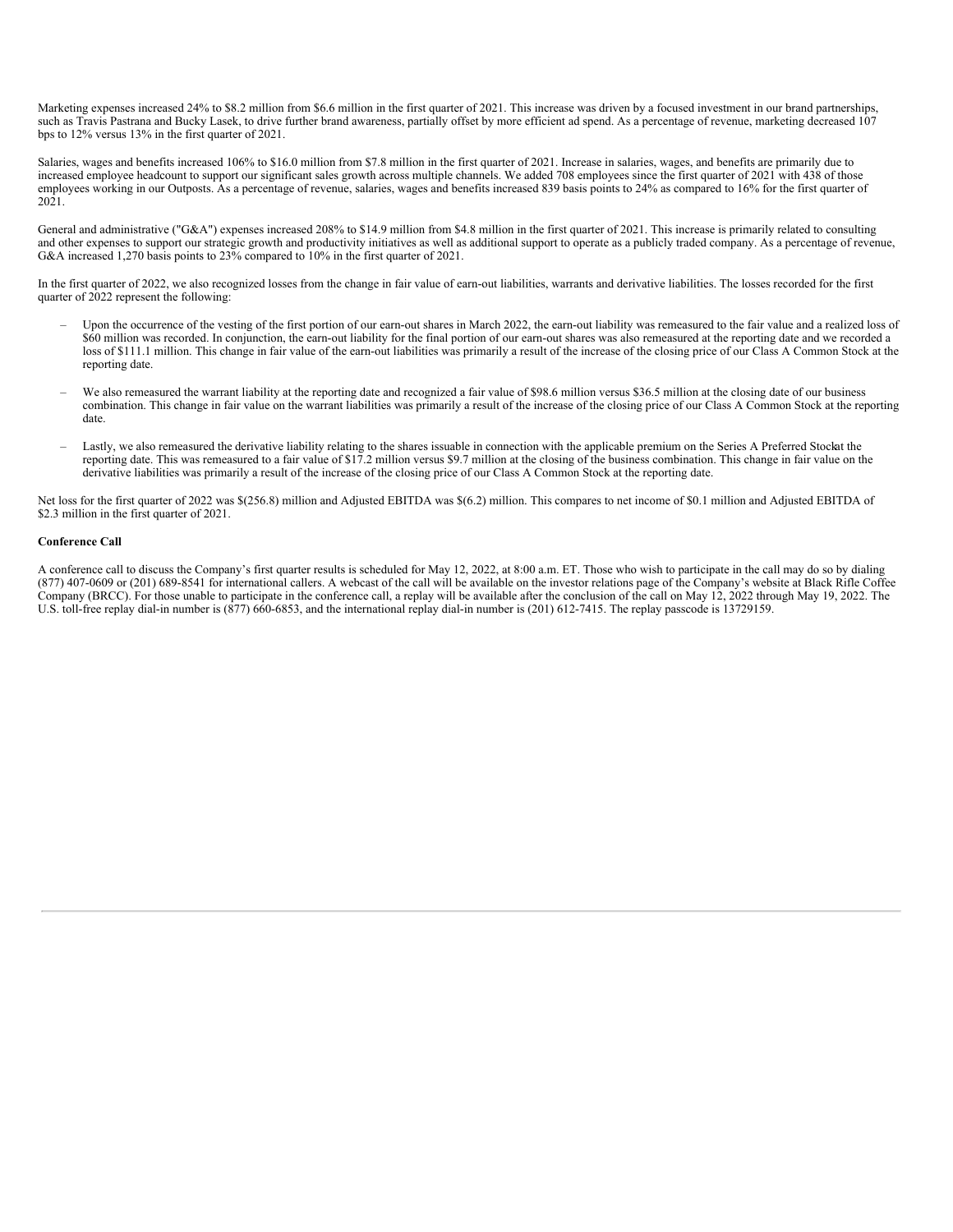#### **About BRC Inc.**

Black Rifle Coffee Company (BRCC) is a veteran-founded coffee company serving premium coffee to people who love America. Founded in 2014 by Green Beret Evan Hafer, Black Rifle develops their explosive roast profiles with the same mission focus they learned while serving in the military. BRCC is committed to supporting veterans, activeduty military, first responders and the American way of life.

To learn more about BRCC, visit www.blackriflecoffee.com, follow BRCC on social media, or subscribe to Coffee or Die Magazine's daily newsletter at https://coffeeordie.com/presscheck-signup.

#### **Forward-Looking Statements**

This press release contains management's current intentions and expectations for the future, all of which are forward-looking statements within the meaning of Section 27A of the Securities Act of 1933 and Section 21E of the Securities Exchange Act of 1934. Forward-looking statements include statements about the Company's expectations, beliefs, plans, objectives, intentions, assumptions and other statements that are not historical facts. The words "anticipate," "believe," "continue," "could," "estimate," "expect, "intends," "may," "might," "plan," "possible," "potential," "predict," "project," "should," "will," "would" and similar expressions may identify forward-looking statements, but the absence of these words does not mean that a statement is not forward-looking. Actual results may differ materially due to various factors. The following include some but not all of the factors that could cause actual results or events to differ materially from those anticipated, including failure to recognize the anticipated benefits of the business combination, which may be affected by, among other things, competition and our ability to grow and manage growth profitably and retain our key employees; negative publicity impacting our brand and reputation, which may adversely impact our operating results; failure by us to maintain our message as a supportive member of the veteran and military communities and any other factors which may negatively impact the perception of our brand; our limited operating history, which may make it difficult to successfully execute our strategic initiatives and accurately evaluate future risks and challenges; failed marketing campaigns, which may cause us to incur costs without attracting new customers or realizing higher revenue; failure to attract new customers or retain existing customers; risks related to the use of social media platforms, including dependence on third-party platforms; failure to provide high-quality customer experience, which may impact our brand; decrease in success of the direct to consumer revenue channel; loss of one or more of co-manufacturers; failure to effectively manage or distribute our products through our wholesale business partners; failure by third parties involved in the supply chain of coffee, store supplies or merchandise to produce or deliver products; changes in the market for high-quality Arabica coffee beans and other commodities; fluctuations in costs and availability of real estate, labor, raw materials, equipment, transportation or shipping; loss of confidential data from customers and employees, which may subject us to litigation, liability or reputational damage; failure to successfully compete with other producers and retailers of coffee; failure to successfully open new retail coffee shops; failure to properly manage our rapid growth and relationships with various business partners; failure to protect against software or hardware vulnerabilities; failure to build brand recognition using our intellectual properties; shifts in consumer spending, lack of interest in new products or changes in brand perception upon evolving consumer preferences and tastes; failure to adequately maintain food safety or quality and comply with food safety regulations; failure to successfully integrate into new domestic and international markets; risks related to leasing space subject to long-term non-cancelable leases and with respect to real property; failure of our franchise partners to successfully manage their franchise; failure to raise additional capital to develop the business; risks related to the COVID-19 pandemic, including supply chain disruptions; the loss of one or more of our executive officers and other key employees; failure to hire and retain qualified employees; failure to meet our goal of hiring 10,000 veterans; risks related to unionization of employees; failure to comply with federal state and local laws and regulations; resales from time to time of a significant portion of our shares held by selling holders; and inability to maintain the listing of our Class A Common Stock on the New York Stock Exchange. For additional information about the factors that could cause actual results to differ materially from forward-looking statements, please see the Company's documents filed or to be filed with the Securities and Exchange Commission (the "SEC"), including our Quarterly Report on Form 10-Q for the three months ended March 31, 2022, to be filed with the SEC, and our Annual Report on Form 10-K for the year ended December 31, 2021 filed on March 16, 2022. You should not place undue reliance on forward-looking statements, which speak only as of the date of this release. Except as is required by law, the Company expressly disclaims any obligation to publicly release any revisions to forward-looking statements to reflect events after the date of this release.

#### **Investor Contact**

Tanner Doss: IR@BlackRifleCoffee.com ICR for BRCC: BlackrifleIR@icrinc.com

### **Media Contact**

TrailRunner International for BRCC: Pat Shortridge, (651) 491-6764; pats@trailrunnerint.com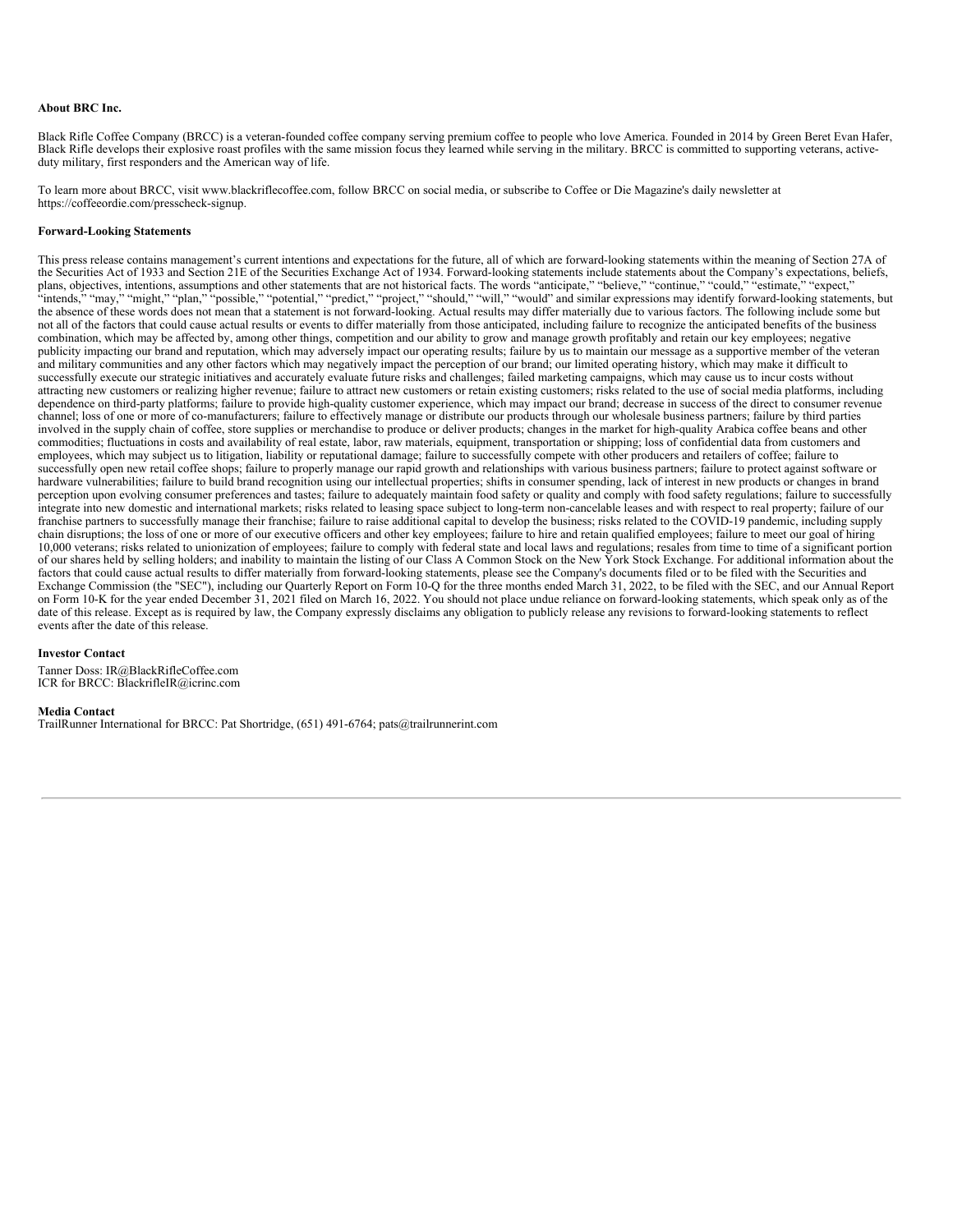#### **CONSOLIDATED STATEMENTS OF OPERATIONS (Amounts in thousands, except share and per share amounts, unaudited)**

|                                                                        |                        | <b>Three Months Ended</b> |  |  |
|------------------------------------------------------------------------|------------------------|---------------------------|--|--|
|                                                                        | March 31,              | March 31,                 |  |  |
|                                                                        | 2022                   | 2021                      |  |  |
| Revenue, net                                                           | 65,836<br>$\mathbb{S}$ | $\mathbb{S}$<br>48,790    |  |  |
| Cost of goods sold                                                     | 42,623                 | 29,152                    |  |  |
| Gross profit                                                           | 23,213                 | 19,638                    |  |  |
| <b>Operating expenses</b>                                              |                        |                           |  |  |
| Marketing and advertising                                              | 8,151                  | 6,551                     |  |  |
| Salaries, wages and benefits                                           | 16,018                 | 7,778                     |  |  |
| General and administrative                                             | 14,887                 | 4,838                     |  |  |
| Total operating expenses                                               | 39,056                 | 19,167                    |  |  |
| <b>Operating income (loss)</b>                                         | (15, 843)              | 471                       |  |  |
| Non-operating income (expense)                                         |                        |                           |  |  |
| Interest expense                                                       | (490)                  | (294)                     |  |  |
| Other income (expense), net                                            | 348                    | 8                         |  |  |
| Change in fair value of earn-out liability                             | (171,098)              |                           |  |  |
| Change in fair value of warrant liability                              | (62, 109)              |                           |  |  |
| Change in fair value of derivative liability                           | (7,507)                |                           |  |  |
| Total non-operating expenses                                           | (240, 856)             | (286)                     |  |  |
| Income (loss) before income taxes                                      | (256, 699)             | 185                       |  |  |
| Income tax expense                                                     | 128                    | 36                        |  |  |
| Net income (loss)                                                      | (256, 827)<br>S.       | 149<br>S.                 |  |  |
| Less: Net loss attributable to non-controlling interest                | (193,906)              |                           |  |  |
| Net loss attributable to BRC Inc.                                      | (62, 921)<br>S.        |                           |  |  |
|                                                                        |                        |                           |  |  |
| Net loss per share attributable to Class A Common Stock <sup>(1)</sup> |                        |                           |  |  |
| Basic and diluted                                                      | \$<br>(1.36)           |                           |  |  |
| Weighted-average shares of Class A common stock outstanding            |                        |                           |  |  |
| Basic and diluted                                                      | 44.254.837             |                           |  |  |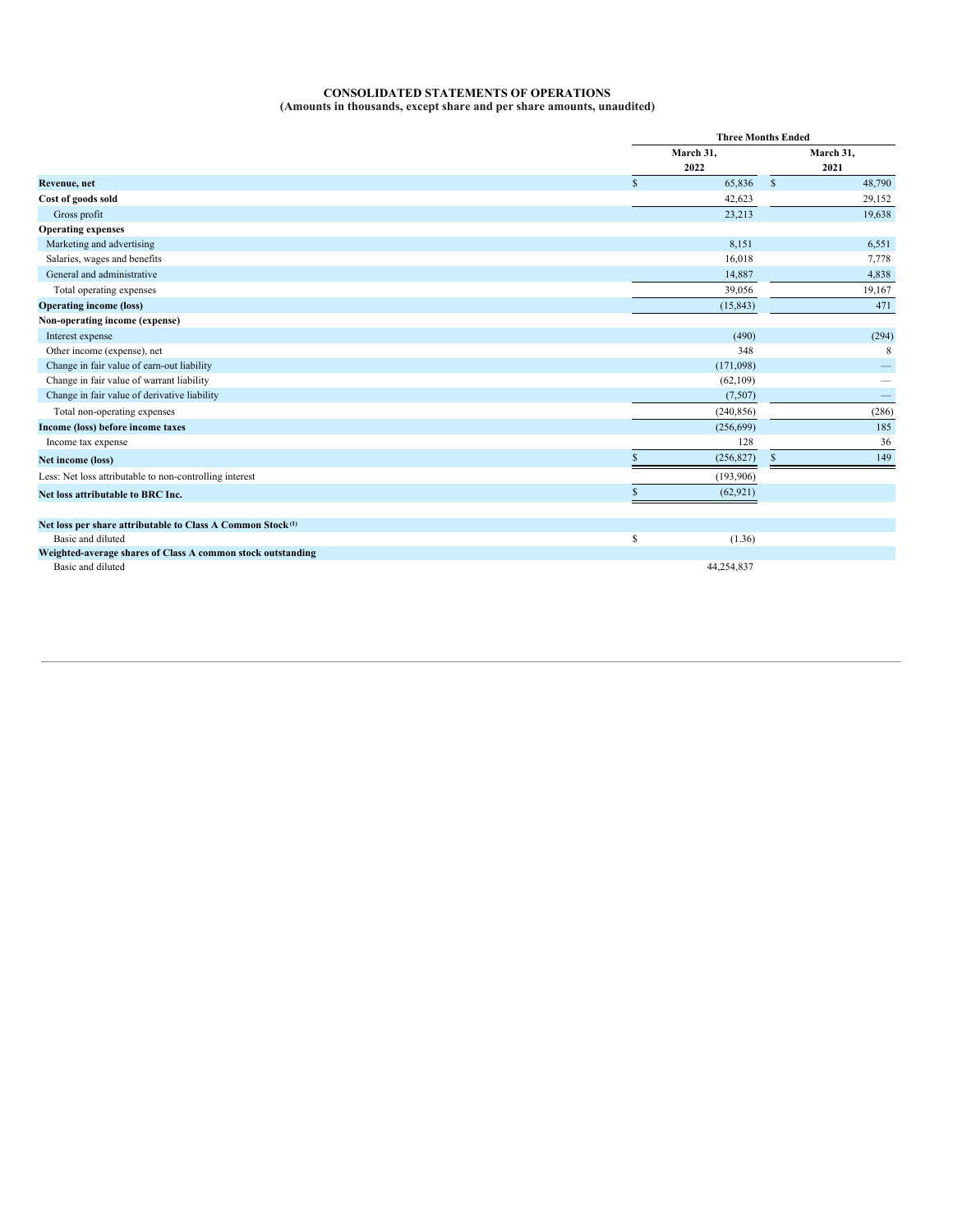## <span id="page-6-0"></span>**CONSOLIDATED BALANCE SHEETS**

|                                                                                                                             |                    | March 31, 2022           |               | December 31, 2021 |  |
|-----------------------------------------------------------------------------------------------------------------------------|--------------------|--------------------------|---------------|-------------------|--|
| <b>Assets</b>                                                                                                               |                    |                          |               |                   |  |
| Current assets:                                                                                                             |                    |                          |               |                   |  |
| Cash and cash equivalents                                                                                                   | $\mathbf{\hat{s}}$ | 110.102                  | $\mathbb{S}$  | 18,334            |  |
| Accounts receivable, net                                                                                                    |                    | 13,418                   |               | 7,442             |  |
| Inventories                                                                                                                 |                    | 25,857                   |               | 20,872            |  |
| Prepaid expenses and other current assets                                                                                   |                    | 11,473                   |               | 6,377             |  |
| Total current assets                                                                                                        | $\mathbf S$        | 160,850                  | $\mathbb{S}$  | 53,025            |  |
| Property, plant and equipment, net                                                                                          |                    | 34,341                   |               | 31,114            |  |
| Operating lease, right-of-use asset                                                                                         |                    | 7,340                    |               | $\equiv$          |  |
| Identifiable intangibles, net                                                                                               |                    | 251                      |               | 167               |  |
| Restricted cash                                                                                                             |                    | 8,265                    |               |                   |  |
| Other                                                                                                                       |                    | 795                      |               | 2,776             |  |
| <b>Total</b> assets                                                                                                         | $\mathbb{S}$       | 211,842                  | $\mathcal{S}$ | 87,082            |  |
| Liabilities and stockholders' deficit/members' deficit                                                                      |                    |                          |               |                   |  |
| Current liabilities:                                                                                                        |                    |                          |               |                   |  |
| Accounts payable                                                                                                            | <b>S</b>           | 6,427                    | $\mathbb{S}$  | 17,387            |  |
| Accrued liabilities                                                                                                         |                    | 25,387                   |               | 22,233            |  |
| Deferred revenue and gift card liability                                                                                    |                    | 7,768                    |               | 7,334             |  |
| Current maturities of long-term debt, net                                                                                   |                    | 2,867                    |               | 11,979            |  |
| Current operating lease liability                                                                                           |                    | 432                      |               |                   |  |
| Current maturities of finance lease obligations                                                                             |                    | 100                      |               | 85                |  |
| Total current liabilities                                                                                                   | $\mathbb{S}$       | 42,981                   | $\mathcal{S}$ | 59,018            |  |
| Non-current liabilities:                                                                                                    |                    |                          |               |                   |  |
| Long-term debt, net                                                                                                         | $\hat{\mathbf{S}}$ | 15,777                   | $\mathcal{S}$ | 22,712            |  |
| Finance lease obligations, net of current maturities                                                                        |                    | 273                      |               | 228               |  |
| Operating lease liability                                                                                                   |                    | 7,037                    |               |                   |  |
| Earn-out liability                                                                                                          |                    | 217,404                  |               |                   |  |
| Warrant liability                                                                                                           |                    | 98,593                   |               |                   |  |
| Derivative liability                                                                                                        |                    | 17,248                   |               |                   |  |
| Other non-current liabilities                                                                                               |                    | 482                      |               | 334               |  |
| Total non-current liabilities                                                                                               | S                  | 356,814                  | \$            | 23,274            |  |
| <b>Total liabilities</b>                                                                                                    | $\mathbf{s}$       | 399,795                  | $\mathbf S$   | 82.292            |  |
| Commitments and Contingencies                                                                                               |                    |                          |               |                   |  |
| Stockholders' equity:<br>Preferred stock, \$0.0001 par value, 1,000,000 shares authorized; no shares issued and outstanding | $\mathbb S$        | $\overline{\phantom{0}}$ | $\mathcal{S}$ |                   |  |
| Class A common stock, \$0.0001, 2,500,000,000 shares authorized; 44,703,936 shares issued and outstanding                   |                    | $\overline{4}$           |               |                   |  |
| Class B common stock, \$0.0001 par value, 300,000,000 shares authorized; 149,032,886 shares issued and outstanding          |                    | 15                       |               |                   |  |
| Series C common stock, \$0.0001 par value, 1,500,000 shares authorized; 694,063 shares issued and outstanding               |                    |                          |               |                   |  |
| Series A preferred equity, less issuance costs (151,406 units authorized, issued and outstanding as of December 31, 2021)   |                    |                          |               | 154,281           |  |
| Additional paid in capital                                                                                                  |                    | 38,814                   |               |                   |  |
| Accumulated deficit                                                                                                         |                    | (83, 748)                |               | (19,996)          |  |
| Members' deficit (18,769 Class A units and 73,890 Class B units authorized, issued and outstanding as of December 31, 2021) |                    |                          |               | (129, 495)        |  |
| Total BRC Inc.'s stockholders' deficit/members' deficit                                                                     | $\mathbb S$        | (44, 915)                | $\mathbb{S}$  | (149, 491)        |  |
| Non-controlling interests                                                                                                   |                    | (143, 038)               |               |                   |  |
| Total stockholders' deficit/members'deficit                                                                                 | S                  | (187, 953)               | $\mathbb{S}$  | (149, 491)        |  |
| Total liabilities and stockholders' deficit/members' deficit                                                                | $\mathbf S$        | 211,842                  | $\mathbb{S}$  | 87,082            |  |
|                                                                                                                             |                    |                          |               |                   |  |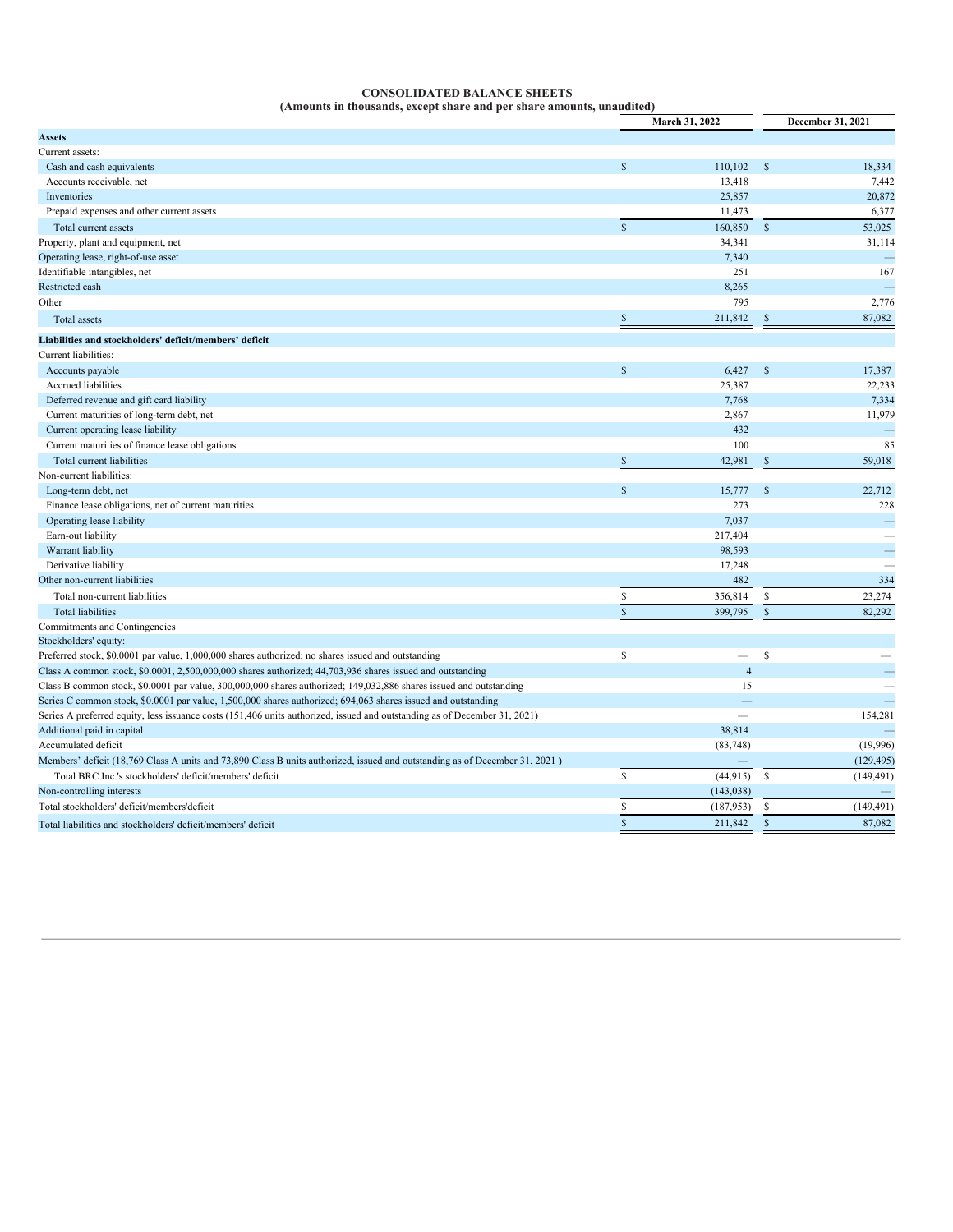#### **CONSOLIDATED STATEMENTS OF CASH FLOWS (Amounts in thousands, unaudited)**

| 2022<br>2021<br>S<br>149<br>$(256,827)$ \$<br>499<br>Depreciation and amortization<br>989<br>2,259<br>317<br>Equity-based compensation<br>Non-employee equity-based compensation<br>368<br>355<br>42<br>Amortization of debt issuance costs<br>243<br>Bad debt expense (recovery)<br>(51)<br>Change in fair value of earn-out liability<br>171,098<br>$\overline{\phantom{m}}$<br>Change in fair value of warrant liability<br>62,109<br>Change in fair value of derivative liability<br>7,507<br>Changes in operating assets and liabilities:<br>Accounts receivable, net<br>(5,976)<br>(300)<br>Inventories<br>(4,985)<br>(4,266)<br>Prepaid expenses and other assets<br>(5, 193)<br>(1,629)<br>Accounts payable<br>(10,960)<br>(247)<br>Accrued liabilities<br>6,174<br>(911)<br>434<br>Deferred revenue and gift card liability<br>340<br>Other liabilities<br>148<br>$\mathsf{s}$<br>(32, 625)<br>-S<br>Net cash used in operating activities<br>(5,689)<br>\$<br>(4,207)<br>-S<br>(2,024)<br>$\mathbf S$<br>$(4,207)$ \$<br>Net cash used in investing activities<br>(2,024)<br>$\mathbb{S}$<br>5,285<br>- \$<br>707<br>2021<br>Repayment of long-term debt<br>(23, 174)<br>(267)<br>60<br>(119)<br>Financing lease obligations<br>(127, 853)<br>Proceeds from Business Combination, including PIPE investment<br>337,957<br>$\overline{\phantom{0}}$<br>(31, 638)<br>$\overline{\phantom{0}}$<br>(20, 145)<br>(3,627)<br>$\mathbb S$<br>321<br>136,865<br>$\mathbf S$<br>Net cash provided by financing activities<br>S<br>$\mathbb{S}$<br>Net increase (decrease) in cash, cash equivalents, and restricted cash<br>100,033<br>(7, 392)<br>18,334<br>35,632<br>\$<br>118,367<br>\$<br>28,240<br>Ending cash, cash equivalents, and restricted cash |                                                                                                                                             | Three Months Ended March 31, |  |  |  |
|-------------------------------------------------------------------------------------------------------------------------------------------------------------------------------------------------------------------------------------------------------------------------------------------------------------------------------------------------------------------------------------------------------------------------------------------------------------------------------------------------------------------------------------------------------------------------------------------------------------------------------------------------------------------------------------------------------------------------------------------------------------------------------------------------------------------------------------------------------------------------------------------------------------------------------------------------------------------------------------------------------------------------------------------------------------------------------------------------------------------------------------------------------------------------------------------------------------------------------------------------------------------------------------------------------------------------------------------------------------------------------------------------------------------------------------------------------------------------------------------------------------------------------------------------------------------------------------------------------------------------------------------------------------------------------------------------------------------------------------------------------------|---------------------------------------------------------------------------------------------------------------------------------------------|------------------------------|--|--|--|
|                                                                                                                                                                                                                                                                                                                                                                                                                                                                                                                                                                                                                                                                                                                                                                                                                                                                                                                                                                                                                                                                                                                                                                                                                                                                                                                                                                                                                                                                                                                                                                                                                                                                                                                                                             |                                                                                                                                             |                              |  |  |  |
|                                                                                                                                                                                                                                                                                                                                                                                                                                                                                                                                                                                                                                                                                                                                                                                                                                                                                                                                                                                                                                                                                                                                                                                                                                                                                                                                                                                                                                                                                                                                                                                                                                                                                                                                                             | <b>Operating activities</b>                                                                                                                 |                              |  |  |  |
|                                                                                                                                                                                                                                                                                                                                                                                                                                                                                                                                                                                                                                                                                                                                                                                                                                                                                                                                                                                                                                                                                                                                                                                                                                                                                                                                                                                                                                                                                                                                                                                                                                                                                                                                                             | Net income (loss)                                                                                                                           |                              |  |  |  |
|                                                                                                                                                                                                                                                                                                                                                                                                                                                                                                                                                                                                                                                                                                                                                                                                                                                                                                                                                                                                                                                                                                                                                                                                                                                                                                                                                                                                                                                                                                                                                                                                                                                                                                                                                             | Adjustments to reconcile net income (loss) to net cash used in operating activities:                                                        |                              |  |  |  |
|                                                                                                                                                                                                                                                                                                                                                                                                                                                                                                                                                                                                                                                                                                                                                                                                                                                                                                                                                                                                                                                                                                                                                                                                                                                                                                                                                                                                                                                                                                                                                                                                                                                                                                                                                             |                                                                                                                                             |                              |  |  |  |
|                                                                                                                                                                                                                                                                                                                                                                                                                                                                                                                                                                                                                                                                                                                                                                                                                                                                                                                                                                                                                                                                                                                                                                                                                                                                                                                                                                                                                                                                                                                                                                                                                                                                                                                                                             |                                                                                                                                             |                              |  |  |  |
|                                                                                                                                                                                                                                                                                                                                                                                                                                                                                                                                                                                                                                                                                                                                                                                                                                                                                                                                                                                                                                                                                                                                                                                                                                                                                                                                                                                                                                                                                                                                                                                                                                                                                                                                                             |                                                                                                                                             |                              |  |  |  |
|                                                                                                                                                                                                                                                                                                                                                                                                                                                                                                                                                                                                                                                                                                                                                                                                                                                                                                                                                                                                                                                                                                                                                                                                                                                                                                                                                                                                                                                                                                                                                                                                                                                                                                                                                             |                                                                                                                                             |                              |  |  |  |
|                                                                                                                                                                                                                                                                                                                                                                                                                                                                                                                                                                                                                                                                                                                                                                                                                                                                                                                                                                                                                                                                                                                                                                                                                                                                                                                                                                                                                                                                                                                                                                                                                                                                                                                                                             |                                                                                                                                             |                              |  |  |  |
|                                                                                                                                                                                                                                                                                                                                                                                                                                                                                                                                                                                                                                                                                                                                                                                                                                                                                                                                                                                                                                                                                                                                                                                                                                                                                                                                                                                                                                                                                                                                                                                                                                                                                                                                                             |                                                                                                                                             |                              |  |  |  |
|                                                                                                                                                                                                                                                                                                                                                                                                                                                                                                                                                                                                                                                                                                                                                                                                                                                                                                                                                                                                                                                                                                                                                                                                                                                                                                                                                                                                                                                                                                                                                                                                                                                                                                                                                             |                                                                                                                                             |                              |  |  |  |
|                                                                                                                                                                                                                                                                                                                                                                                                                                                                                                                                                                                                                                                                                                                                                                                                                                                                                                                                                                                                                                                                                                                                                                                                                                                                                                                                                                                                                                                                                                                                                                                                                                                                                                                                                             |                                                                                                                                             |                              |  |  |  |
|                                                                                                                                                                                                                                                                                                                                                                                                                                                                                                                                                                                                                                                                                                                                                                                                                                                                                                                                                                                                                                                                                                                                                                                                                                                                                                                                                                                                                                                                                                                                                                                                                                                                                                                                                             |                                                                                                                                             |                              |  |  |  |
|                                                                                                                                                                                                                                                                                                                                                                                                                                                                                                                                                                                                                                                                                                                                                                                                                                                                                                                                                                                                                                                                                                                                                                                                                                                                                                                                                                                                                                                                                                                                                                                                                                                                                                                                                             |                                                                                                                                             |                              |  |  |  |
|                                                                                                                                                                                                                                                                                                                                                                                                                                                                                                                                                                                                                                                                                                                                                                                                                                                                                                                                                                                                                                                                                                                                                                                                                                                                                                                                                                                                                                                                                                                                                                                                                                                                                                                                                             |                                                                                                                                             |                              |  |  |  |
|                                                                                                                                                                                                                                                                                                                                                                                                                                                                                                                                                                                                                                                                                                                                                                                                                                                                                                                                                                                                                                                                                                                                                                                                                                                                                                                                                                                                                                                                                                                                                                                                                                                                                                                                                             |                                                                                                                                             |                              |  |  |  |
|                                                                                                                                                                                                                                                                                                                                                                                                                                                                                                                                                                                                                                                                                                                                                                                                                                                                                                                                                                                                                                                                                                                                                                                                                                                                                                                                                                                                                                                                                                                                                                                                                                                                                                                                                             |                                                                                                                                             |                              |  |  |  |
|                                                                                                                                                                                                                                                                                                                                                                                                                                                                                                                                                                                                                                                                                                                                                                                                                                                                                                                                                                                                                                                                                                                                                                                                                                                                                                                                                                                                                                                                                                                                                                                                                                                                                                                                                             |                                                                                                                                             |                              |  |  |  |
|                                                                                                                                                                                                                                                                                                                                                                                                                                                                                                                                                                                                                                                                                                                                                                                                                                                                                                                                                                                                                                                                                                                                                                                                                                                                                                                                                                                                                                                                                                                                                                                                                                                                                                                                                             |                                                                                                                                             |                              |  |  |  |
|                                                                                                                                                                                                                                                                                                                                                                                                                                                                                                                                                                                                                                                                                                                                                                                                                                                                                                                                                                                                                                                                                                                                                                                                                                                                                                                                                                                                                                                                                                                                                                                                                                                                                                                                                             |                                                                                                                                             |                              |  |  |  |
|                                                                                                                                                                                                                                                                                                                                                                                                                                                                                                                                                                                                                                                                                                                                                                                                                                                                                                                                                                                                                                                                                                                                                                                                                                                                                                                                                                                                                                                                                                                                                                                                                                                                                                                                                             |                                                                                                                                             |                              |  |  |  |
|                                                                                                                                                                                                                                                                                                                                                                                                                                                                                                                                                                                                                                                                                                                                                                                                                                                                                                                                                                                                                                                                                                                                                                                                                                                                                                                                                                                                                                                                                                                                                                                                                                                                                                                                                             | <b>Investing activities</b>                                                                                                                 |                              |  |  |  |
|                                                                                                                                                                                                                                                                                                                                                                                                                                                                                                                                                                                                                                                                                                                                                                                                                                                                                                                                                                                                                                                                                                                                                                                                                                                                                                                                                                                                                                                                                                                                                                                                                                                                                                                                                             | Purchases of property, plant and equipment                                                                                                  |                              |  |  |  |
|                                                                                                                                                                                                                                                                                                                                                                                                                                                                                                                                                                                                                                                                                                                                                                                                                                                                                                                                                                                                                                                                                                                                                                                                                                                                                                                                                                                                                                                                                                                                                                                                                                                                                                                                                             |                                                                                                                                             |                              |  |  |  |
|                                                                                                                                                                                                                                                                                                                                                                                                                                                                                                                                                                                                                                                                                                                                                                                                                                                                                                                                                                                                                                                                                                                                                                                                                                                                                                                                                                                                                                                                                                                                                                                                                                                                                                                                                             | <b>Financing activities</b>                                                                                                                 |                              |  |  |  |
|                                                                                                                                                                                                                                                                                                                                                                                                                                                                                                                                                                                                                                                                                                                                                                                                                                                                                                                                                                                                                                                                                                                                                                                                                                                                                                                                                                                                                                                                                                                                                                                                                                                                                                                                                             | Proceeds from issuance of long-term debt, net of cash paid for debt issuance costs of \$3 as of March 31, 2022 and \$338 as of December 31, |                              |  |  |  |
|                                                                                                                                                                                                                                                                                                                                                                                                                                                                                                                                                                                                                                                                                                                                                                                                                                                                                                                                                                                                                                                                                                                                                                                                                                                                                                                                                                                                                                                                                                                                                                                                                                                                                                                                                             |                                                                                                                                             |                              |  |  |  |
|                                                                                                                                                                                                                                                                                                                                                                                                                                                                                                                                                                                                                                                                                                                                                                                                                                                                                                                                                                                                                                                                                                                                                                                                                                                                                                                                                                                                                                                                                                                                                                                                                                                                                                                                                             |                                                                                                                                             |                              |  |  |  |
|                                                                                                                                                                                                                                                                                                                                                                                                                                                                                                                                                                                                                                                                                                                                                                                                                                                                                                                                                                                                                                                                                                                                                                                                                                                                                                                                                                                                                                                                                                                                                                                                                                                                                                                                                             | Distribution and redemption of Series A preferred equity                                                                                    |                              |  |  |  |
|                                                                                                                                                                                                                                                                                                                                                                                                                                                                                                                                                                                                                                                                                                                                                                                                                                                                                                                                                                                                                                                                                                                                                                                                                                                                                                                                                                                                                                                                                                                                                                                                                                                                                                                                                             |                                                                                                                                             |                              |  |  |  |
|                                                                                                                                                                                                                                                                                                                                                                                                                                                                                                                                                                                                                                                                                                                                                                                                                                                                                                                                                                                                                                                                                                                                                                                                                                                                                                                                                                                                                                                                                                                                                                                                                                                                                                                                                             | Payment of Business Combination costs                                                                                                       |                              |  |  |  |
|                                                                                                                                                                                                                                                                                                                                                                                                                                                                                                                                                                                                                                                                                                                                                                                                                                                                                                                                                                                                                                                                                                                                                                                                                                                                                                                                                                                                                                                                                                                                                                                                                                                                                                                                                             | Redemption of Class A and Class B units                                                                                                     |                              |  |  |  |
|                                                                                                                                                                                                                                                                                                                                                                                                                                                                                                                                                                                                                                                                                                                                                                                                                                                                                                                                                                                                                                                                                                                                                                                                                                                                                                                                                                                                                                                                                                                                                                                                                                                                                                                                                             | Redemption of incentive units                                                                                                               |                              |  |  |  |
|                                                                                                                                                                                                                                                                                                                                                                                                                                                                                                                                                                                                                                                                                                                                                                                                                                                                                                                                                                                                                                                                                                                                                                                                                                                                                                                                                                                                                                                                                                                                                                                                                                                                                                                                                             |                                                                                                                                             |                              |  |  |  |
|                                                                                                                                                                                                                                                                                                                                                                                                                                                                                                                                                                                                                                                                                                                                                                                                                                                                                                                                                                                                                                                                                                                                                                                                                                                                                                                                                                                                                                                                                                                                                                                                                                                                                                                                                             |                                                                                                                                             |                              |  |  |  |
|                                                                                                                                                                                                                                                                                                                                                                                                                                                                                                                                                                                                                                                                                                                                                                                                                                                                                                                                                                                                                                                                                                                                                                                                                                                                                                                                                                                                                                                                                                                                                                                                                                                                                                                                                             | Beginning cash, cash equivalents, and restricted cash                                                                                       |                              |  |  |  |
|                                                                                                                                                                                                                                                                                                                                                                                                                                                                                                                                                                                                                                                                                                                                                                                                                                                                                                                                                                                                                                                                                                                                                                                                                                                                                                                                                                                                                                                                                                                                                                                                                                                                                                                                                             |                                                                                                                                             |                              |  |  |  |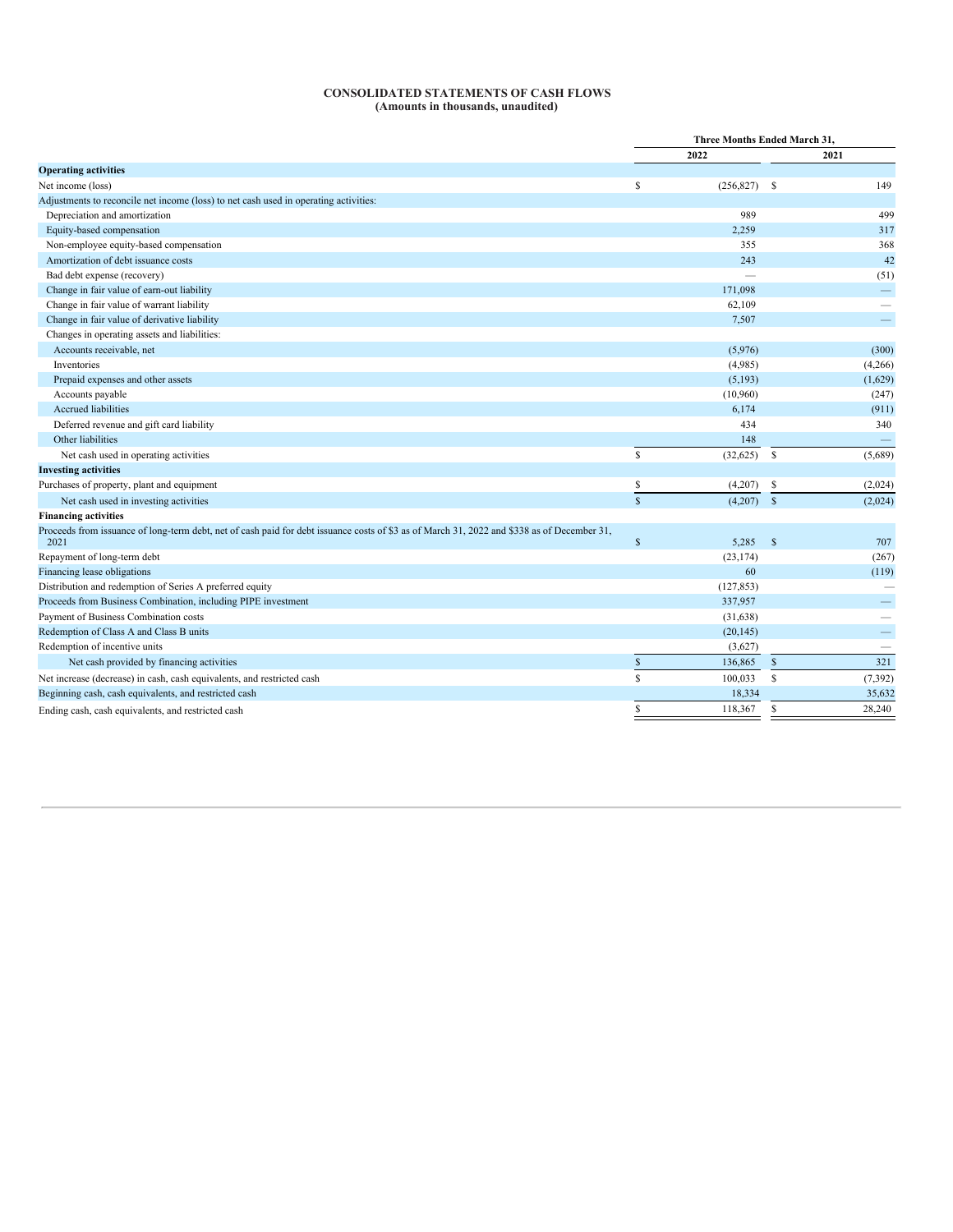#### **CONSOLIDATED STATEMENTS OF CASH FLOWS (CONTINUED) (Amounts in thousands, unaudited)**

|                                                    |        | Three Months Ended March 31, |    |       |
|----------------------------------------------------|--------|------------------------------|----|-------|
|                                                    |        | 2022                         |    | 2021  |
| Non-cash operating activities                      |        |                              |    |       |
| Recognition of right-of-use operating lease assets | ¢<br>ъ | 7,560 \$                     |    |       |
| Non-cash investing and financing activities        |        |                              |    |       |
| Recognition of earn-out liabilities                |        | 218,679.00                   | -S |       |
| Recognition of warrant liabilities                 |        | 36,484                       |    |       |
| Recognition of derivative liability                |        | 9,741                        |    |       |
| Series A preferred exchange for PIPE shares        |        | 26,203                       |    |       |
| Series A preferred equity amortization             |        | 5,390                        |    | 2,612 |
| Accrued capital expenditures                       |        | 1,171                        |    | 287   |
| Supplemental cash flow information                 |        |                              |    |       |
| Cash paid for income taxes                         |        | 218                          |    | 28    |
| Cash paid for interest                             |        | 377                          |    | 178   |
|                                                    |        |                              |    |       |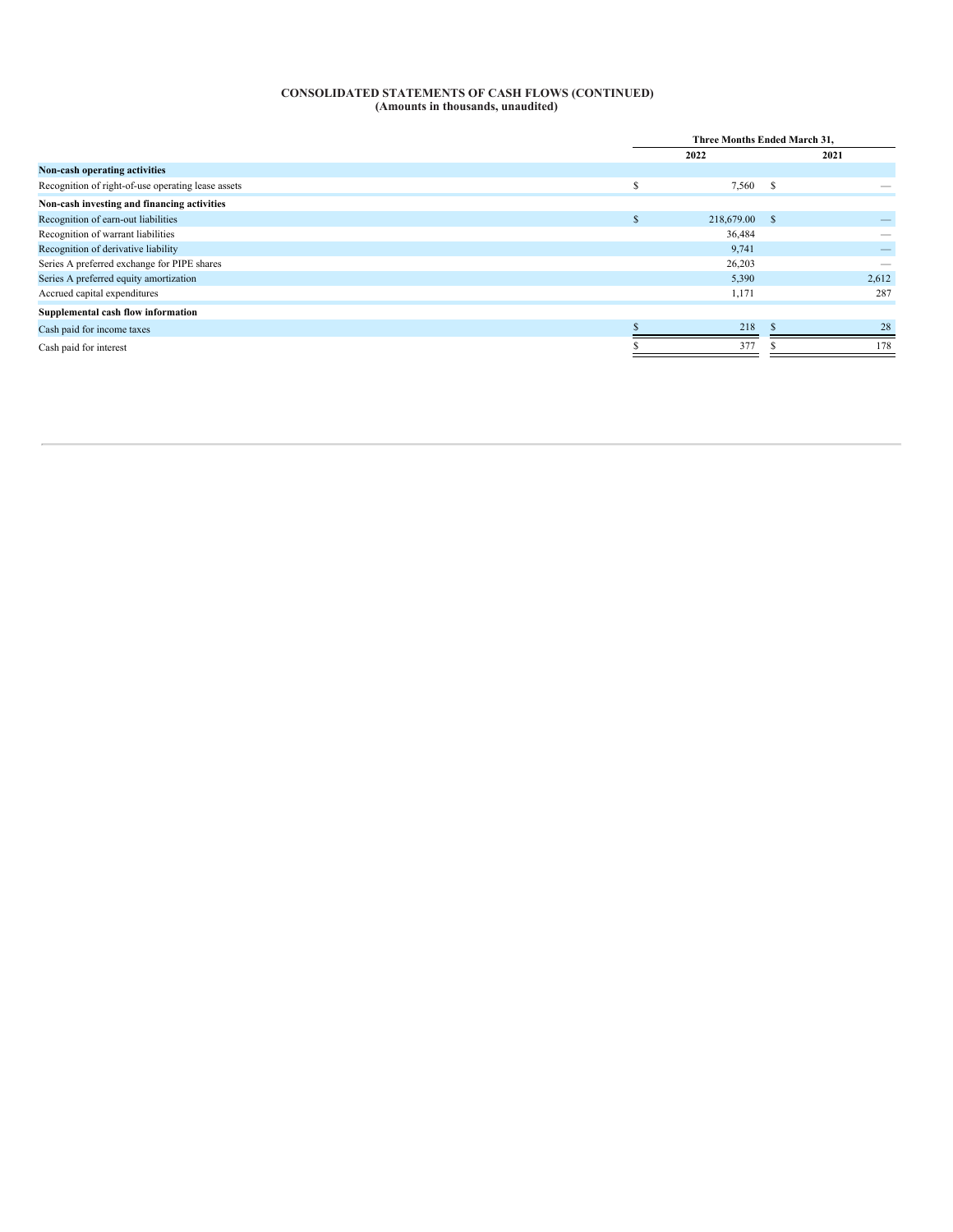#### **KEY OPERATING AND FINANCIAL METRICS (unaudited)**

## **Revenue by Sales Channel**

| (Amounts in Thousands)   |                           |           |
|--------------------------|---------------------------|-----------|
|                          | <b>Three Months Ended</b> |           |
|                          | March 31,                 | March 31, |
|                          | 2022                      | 2021      |
| Direct to Consumer       | 38,332 \$                 | 38,323    |
| Wholesale                | 21,955                    | 9,351     |
| Outpost                  | 5,549                     | 1,116     |
| <b>Total Net Revenue</b> | 65,836                    | 48,790    |
|                          |                           |           |

## **Key Operational Metrics**

|                        |           | <b>Three Months Ended</b> |  |  |
|------------------------|-----------|---------------------------|--|--|
|                        | March 31, | March 31,                 |  |  |
|                        | 2022      | 2021                      |  |  |
| <b>DTC</b> Subscribers | 295,900   | 265,800                   |  |  |
| <b>Wholesale Doors</b> | 3,640     | 1,350                     |  |  |
| <b>RTD Doors</b>       | 47,100    | 24,100                    |  |  |
| Outpost                | 18        | $\overline{4}$            |  |  |
| Company-owned Stores   | $\Omega$  |                           |  |  |
| Franchise stores       |           |                           |  |  |

### **Common Stock Activity**

|                           | <b>Class A Common Stock</b> | <b>Class B Common Stock</b> | <b>Class C Common Stock</b> |
|---------------------------|-----------------------------|-----------------------------|-----------------------------|
| February 9, 2022          | 44,009,874                  | 139, 106, 323               | 1,388,125                   |
| First Tier Vesting Event  | 694.062                     | 9,926,563                   | (694, 062)                  |
| Second Tier Vesting Event | 694.063                     | 9,926,562                   | (694,063)                   |
| Warrant Redemption        | 6,376,346                   |                             |                             |
| Applicable Premium shares | 6.196                       | 820,310                     | $\overline{\phantom{a}}$    |
| May 12, 2022              | 51,780,541                  | 159,779,758                 |                             |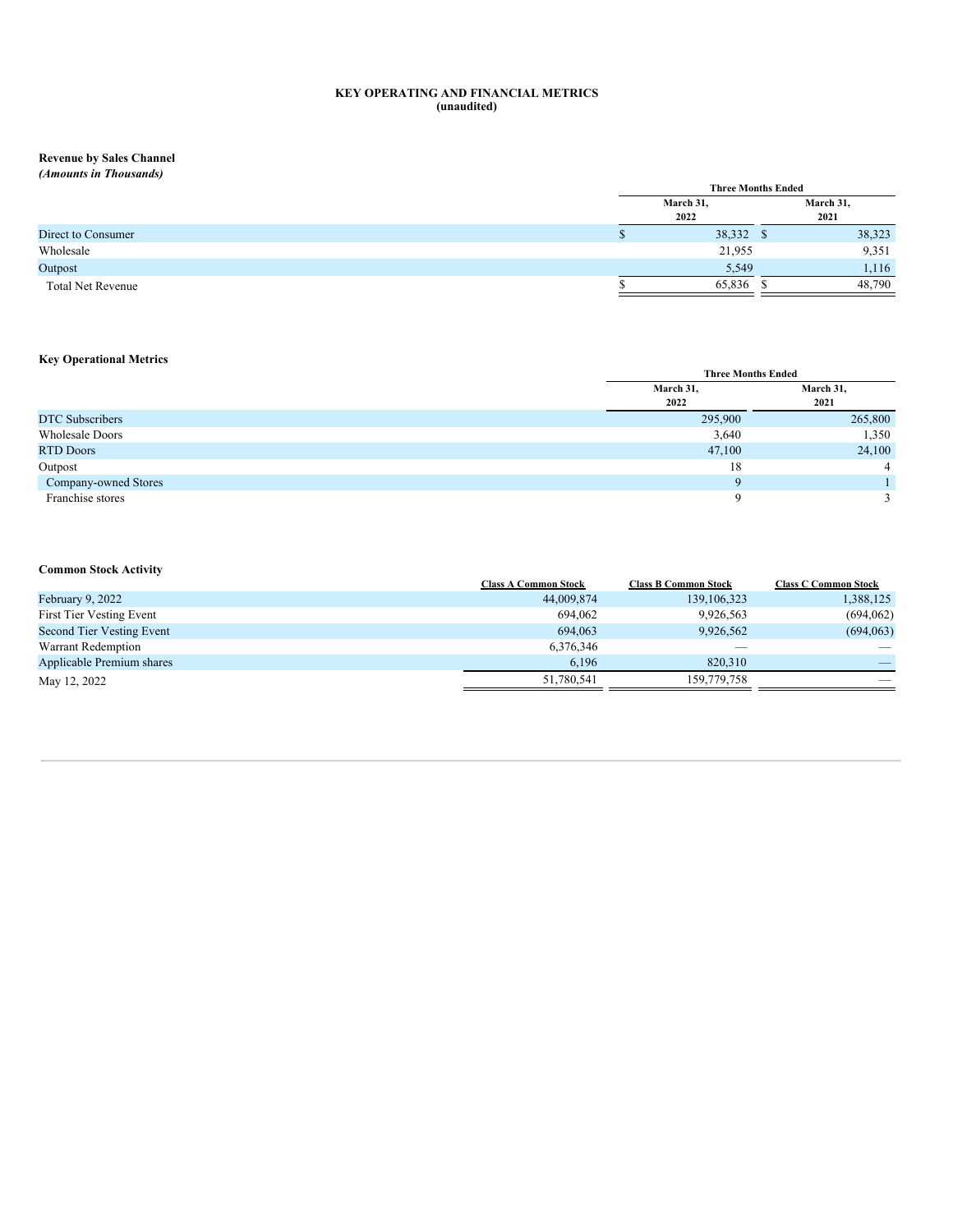#### **Non-GAAP Financial Measures**

To evaluate the performance of our business, we rely on both our results of operations recorded in accordance with GAAP and certain non-GAAP financial measures, including EBITDA and Adjusted EBITDA. These measures, as defined below, are not defined or calculated under principles, standards or rules that comprise GAAP. Accordingly, the non-GAAP financial measures we use and refer to should not be viewed as a substitute for performance measures derived in accordance with GAAP or as a substitute for a measure of liquidity. Our definitions of EBITDA and Adjusted EBITDA described below are specific to our business and you should not assume that they are comparable to similarly titled financial measures of other companies. We define EBITDA as net income (loss) before interest, state income taxes, depreciation and amortization expense. We define Adjusted EBITDA as EBITDA, excluding certain non-cash fair value adjustments, as adjusted for equity-based compensation, system implementation costs, transaction expenses, executive recruiting, severance and sign-on bonus, outpost pre-opening expenses and strategic initiative related costs. When used in conjunction with GAAP financial measures, we believe that EBITDA and Adjusted EBITDA are useful supplemental measures of operating performance because it facilitates comparisons of historical performance by excluding non-cash items such as equity-based payments and other amounts not directly attributable to our primary operations, such as the impact of system implementation, acquisitions, disposals, executive searches, executive severance, non-routine investigations, litigation and settlements. Adjusted EBITDA is also a key metric used internally by our management to evaluate performance and develop internal budgets and forecasts. EBITDA and Adjusted EBITDA have limitations as an analytical tool and should not be considered in isolation or as a substitute for analyzing our results as reported under GAAP and may not provide a complete understanding of our operating results as a whole. Some of these limitations are (i) they do not reflect changes in, or cash requirements for, our working capital needs, (ii) they not reflect our interest expense or the cash requirements necessary to service interest or principal payments on our debt, (iii) they do not reflect our tax expense or the cash requirements to pay our taxes, (iv) they do not reflect historical capital expenditures or future requirements for capital expenditures or contractual commitments, (v) although equity-based compensation expenses are non-cash charges, we rely on equity compensation to compensate and incentivize employees, directors and certain consultants, and we may continue to do so in the future and (vi) although depreciation, amortization and impairments are non-cash charges, the assets being depreciated and amortized will often have to be replaced in the future, and these non-GAAP measures do not reflect any cash requirements for such replacements.